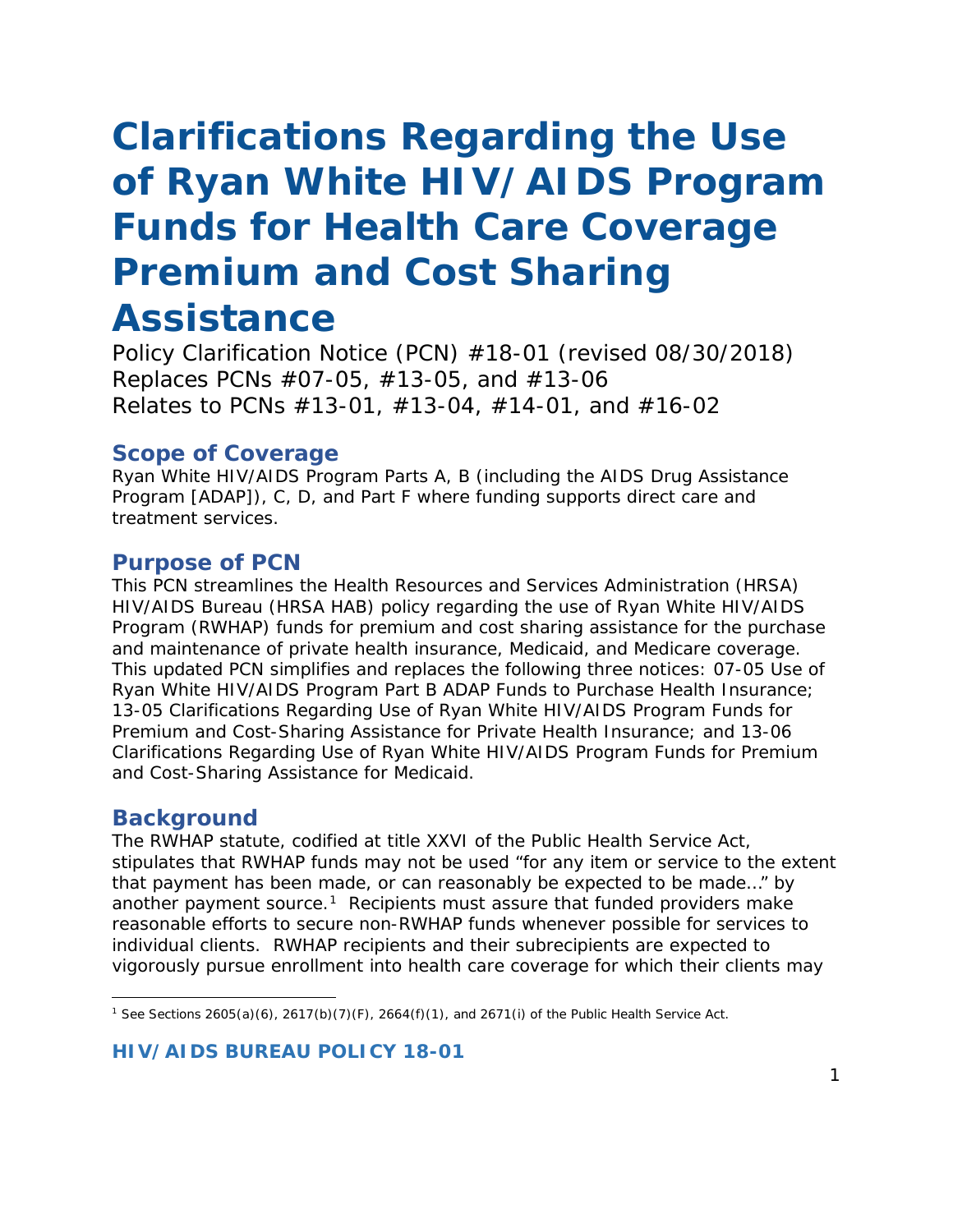be eligible (e.g., Medicaid, Children's Health Insurance Program (CHIP), Medicare, state-funded HIV programs, employer-sponsored health insurance coverage, and/or other private health insurance) in order to maximize finite RWHAP grant resources.

The RWHAP, as the payor of last resort will continue to fund RWHAP services not covered, or partially covered, by public or private health care coverage. RWHAP recipients and subrecipients should consider assisting individual clients by paying for premiums and/or cost sharing, if cost effective.

# **General Guidance and Expectations**

# **Using RWHAP Part A, Part B, ADAP, Part C, and Part D Funds to Pay for Health Care Coverage**

According to RWHAP statute, funds awarded under RWHAP Parts A, B, and C may be used to support the HRSA RWHAP core medical service "Health Insurance Premium and Cost Sharing Assistance for Low-Income Individuals," regardless of the kind of health care coverage (public or private), in accordance with Section 2615 of the Public Health Service Act (Continuum of Health Insurance Coverage) and HRSA HAB PCN 16-02 *[Ryan White HIV/AIDS Program Services: Eligible Individuals](https://hab.hrsa.gov/sites/default/files/hab/program-grants-management/ServiceCategoryPCN_16-02Final.pdf)  [and Allowable Uses of Funds](https://hab.hrsa.gov/sites/default/files/hab/program-grants-management/ServiceCategoryPCN_16-02Final.pdf)*."[2](#page-1-0)

According to statute, funds awarded under RWHAP ADAP may be used to cover costs associated with health care coverage. Health care coverage costs that are allowable uses of RWHAP ADAP funds include premiums and medication cost sharing, in accordance with Section 2616 of the Public Health Service Act (Provision of Treatments) and HRSA HAB PCN 16-02, regardless of the kind of health care coverage (public or private).

RWHAP Part D recipients may use funds to support the HRSA RWHAP core medical service "Health Insurance Premium and Cost Sharing Assistance for Low-Income Individuals," in accordance with HRSA HAB PCN 16-02.

All RWHAP recipients must determine how to operationalize their health care coverage premium and cost sharing assistance programs and demonstrate that:

1. Clients obtain health care coverage that at a minimum, includes at least one U.S. Food and Drug Administration (FDA) approved medicine in each drug class of core antiretroviral medicines outlined in the U.S. Department of

<span id="page-1-0"></span> $\overline{\phantom{a}}$ <sup>2</sup> *See* Section 2604(c)(3)(F), Section 2612(c)(3)(F), and Section 2651(c)(3)(F) of the Public Health Service Act.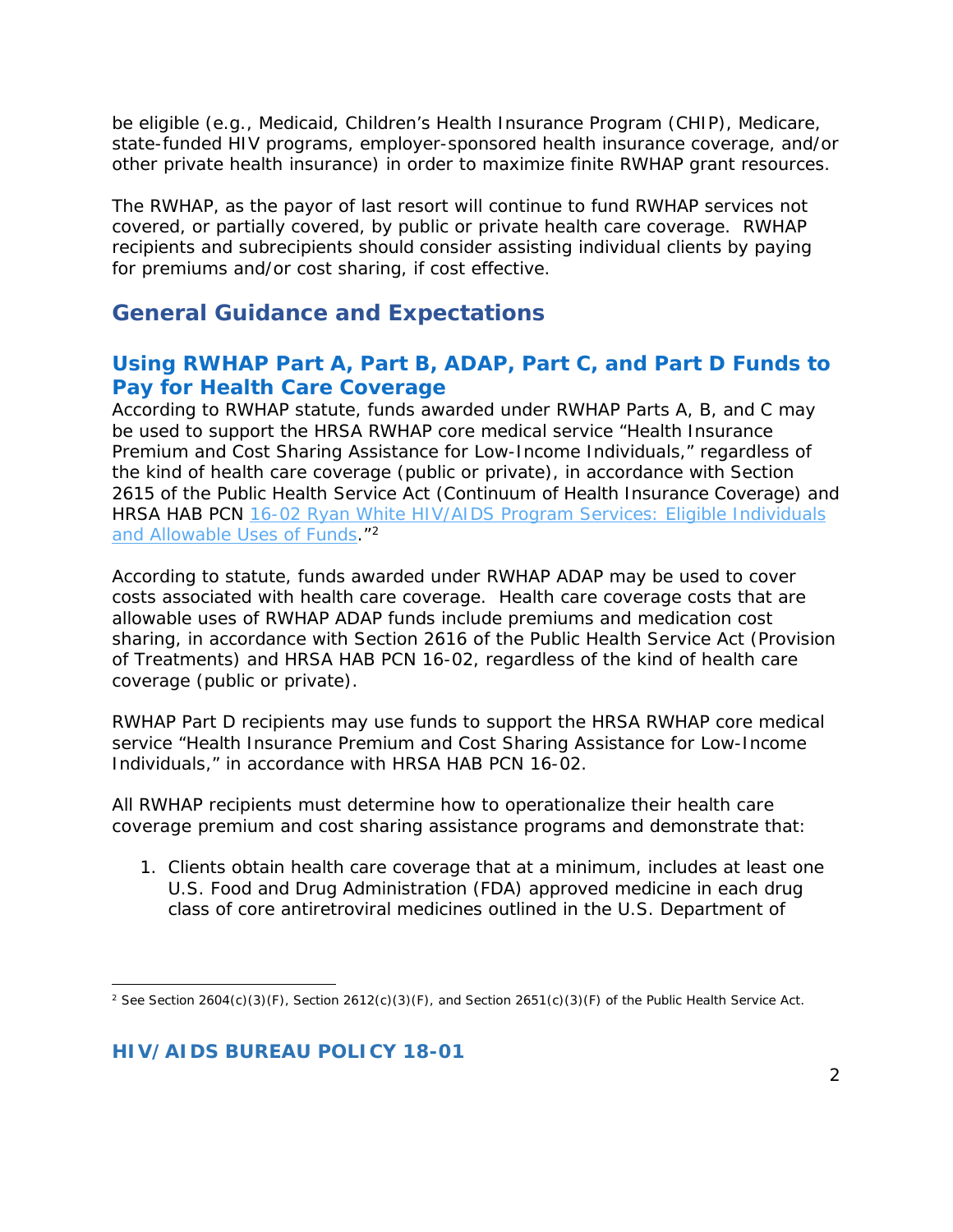Health and Human Services' Clinical Guidelines for the Treatment of HIV $<sub>1</sub>$ <sup>[3](#page-2-0)</sup> as</sub> well as appropriate HIV outpatient/ambulatory health services; and

2. The cost of paying for the health care coverage (including all other sources of premium and cost sharing assistance) is cost-effective in the aggregate versus paying for the full cost for medications *and* other appropriate HIV outpatient/ambulatory health services (RWHAP Part A, RWHAP Part B, RWHAP Part C, and RWHAP Part D). RWHAP ADAP must determine the cost of paying for the health care coverage is cost-effective in the aggregate *versus paying for the full cost for medications.*

RWHAP Parts A, B, C, and D recipients may consider providing their health insurance premiums and cost sharing resource allocation to their state RWHAP ADAP, particularly where the ADAP has the infrastructure to verify health care coverage status and process payments for public or private health care coverage premiums and cost sharing.

RWHAP recipients must be able, upon request, to demonstrate the methodologies applied for determining compliance with these two requirements. As with other allowable costs, recipients are responsible for accounting and reporting on funds used for this purpose.

# **Guidance and Expectations for Specific Types of Health Care Coverage**

#### **Private Health Insurance**

Private health insurance consists of any health care coverage that can be purchased by an individual or an employer. This includes private health insurance associated with employment (e.g., employer-sponsored or continuation of health care coverage such as Consolidated Omnibus Budget Reconciliation Act (COBRA)) and private health insurance otherwise available for purchase by an individual or family. Private health insurance plans must, at a minimum, provide comprehensive primary health care services, deemed adequate by the state. RWHAP funds may be used to cover the cost of private health insurance premiums and cost sharing (including deductibles, copayments, and coinsurance) to assist eligible low-income clients in maintaining private health insurance or receiving medical benefits under a health insurance or benefits program, including high-risk pools. However, RWHAP funds must not be used to pay for any administrative costs outside of the premium payment of health plans or high-risk pools. It is particularly important that all sources of premium and cost sharing assistance<sup>[4](#page-2-1)</sup> are included in the cost

l <sup>3</sup> <https://aidsinfo.nih.gov/guidelines>

<span id="page-2-1"></span><span id="page-2-0"></span><sup>4</sup> Advance premium tax credits and other federal or state cost sharing reductions may be available and need to be considered in cost-effectiveness determinations.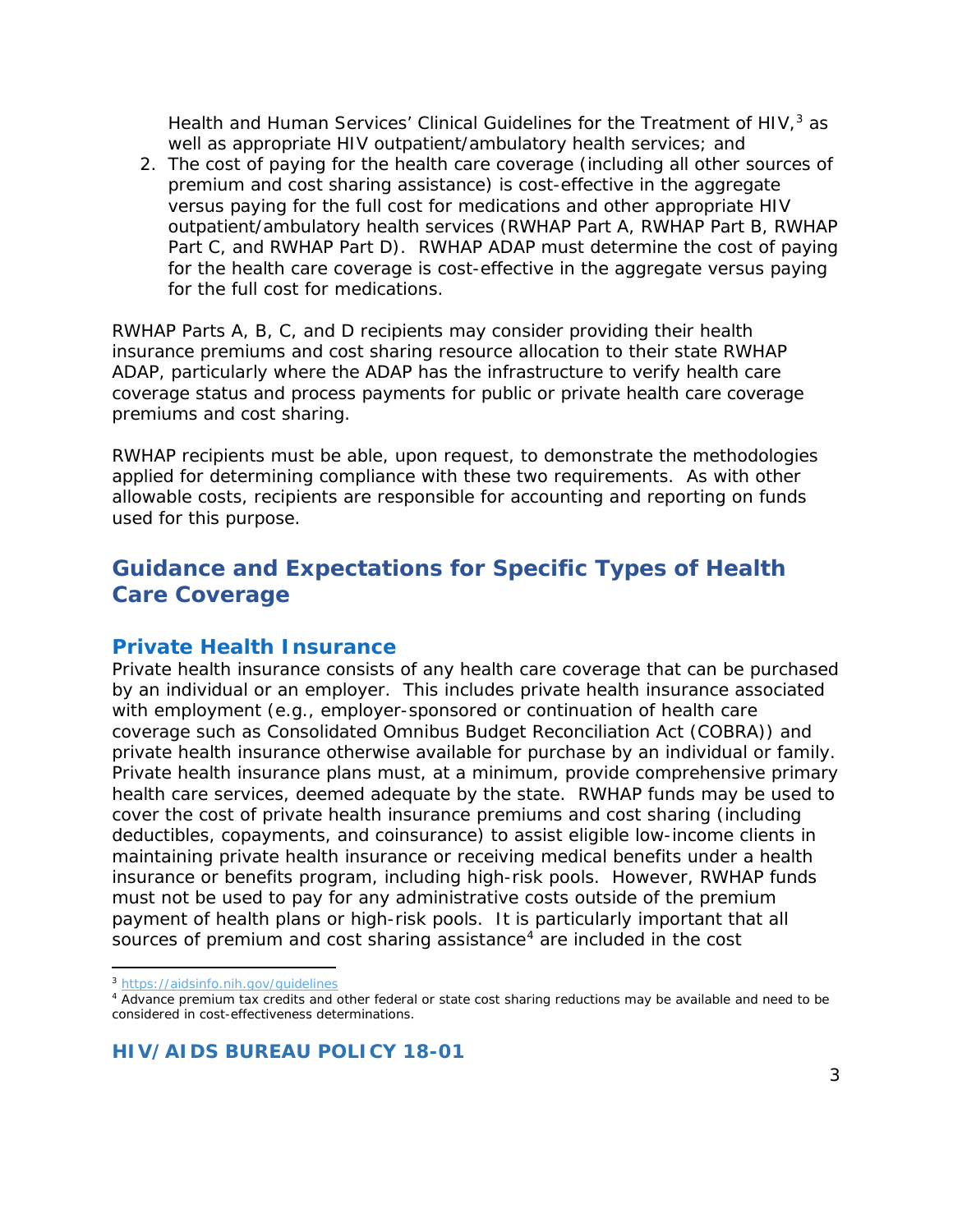effectiveness calculation. RWHAP recipients must vigorously pursue these other sources of premium and cost sharing assistance to ensure RWHAP remains the payor of last resort.

## **Medicaid**

Medicaid provides health care coverage to millions of Americans, including eligible low-income adults, children, pregnant women, elderly adults, and people with disabilities. Medicaid is administered by states, according to federal requirements. The program is funded jointly by states and the federal government.

In some states, Medicaid-eligible clients may incur premium expenses and/or cost sharing. RWHAP funds may be used to pay the cost of Medicaid premiums, deductibles, and copayments consistent with federal regulations and RWHAP policy.

Some states may use Medicaid funds to provide Medicaid-equivalent coverage through the purchase of private health insurance. In instances where the private health insurance does not meet Medicaid standards, the Medicaid program must provide the wrap-around coverage and cost sharing assistance necessary to make the coverage Medicaid-equivalent. RWHAP funds must not be used to pay for premiums or cost sharing assistance for private health plans that are paid for or reasonably expected to be paid for by Medicaid. However, RWHAP funds may be used to pay for any remaining premium and/or cost sharing amounts not covered by Medicaid.

Recipients and subrecipients are strongly encouraged to work with their state Medicaid program to coordinate payment of premiums and cost sharing for clients, where permitted.

#### **Medicare**

Medicare is health care coverage for people who are age 65 and older and certain other populations affected by disability funded and administered by the Centers for Medicare & Medicaid Services (CMS). There are four parts:

- Medicare Part A (hospital insurance) covers inpatient hospital care, skilled nursing facility, hospice, lab tests, surgery, and home health care;
- Medicare Part B (medical insurance) covers doctor and other health care providers' services, outpatient care, durable medical equipment, home health care, and some preventive services;
- Medicare Part C (Medicare Advantage Plans) provides Medicare Part A and B benefits, and may include prescription drug coverage (Part D); and

#### **HIV/AIDS BUREAU POLICY 18-01**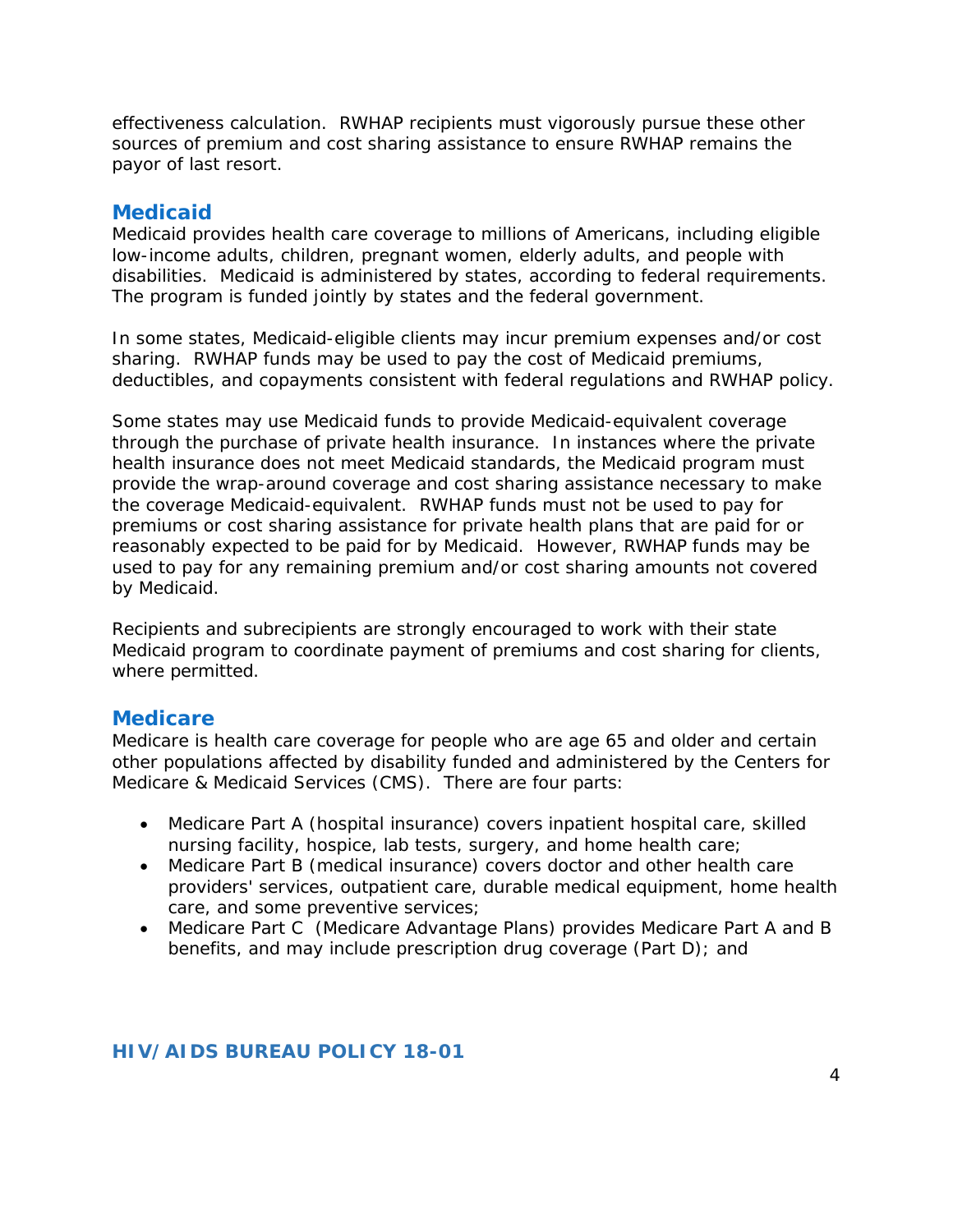• Medicare Part D Medicare Prescription Drug Coverage - covers prescription drugs. $5$ 

RWHAP funds may be used to pay for Medicare premiums and cost sharing associated with Medicare Parts B, C, and D coverage, when doing so is determined to be cost effective in the aggregate and includes coverage for both outpatient/ambulatory health services and prescription drug coverage that includes at least one drug in each class of core antiretroviral therapeutics, as described above.

To meet this requirement, RWHAP Part A, B, C, and D recipients may use funds to pay for Medicare Part B (outpatient/ambulatory health services) premiums and cost sharing, but must also pay for the Medicare Part D (medication) premiums and cost sharing. RWHAP Part A, B, C, and D recipients may also use funds to pay for Medicare Part C premiums and cost sharing assistance, when the plan covers both outpatient ambulatory health services and at least one medication in each drug class of core antiretrovirals. If the Medicare Part C plan does not cover at least one medication in each drug class of core antiretrovirals, the RWHAP Parts A, B, C, and D recipients, must also pay for Medicare Part D premiums and cost sharing to meet the RWHAP requirement for health care coverage.

RWHAP Parts A, B, C, and D may not pay premiums for Medicare Part D alone; however, *RWHAP ADAP funds may be used to pay Medicare Part D premiums and cost sharing assistance alone, when it is cost-effective to do so versus paying for the full cost of medications.* RWHAP funds must not be used to pay for premiums or cost sharing assistance for Medicare Part A, as inpatient care is not a RWHAP allowable cost (see Table 1).

| <b>Medicare Part</b> | <b>RWHAP Funds</b>                                  |
|----------------------|-----------------------------------------------------|
| Medicare Part A      | Must not be used by any RWHAP recipient to pay      |
|                      | premiums or cost sharing.                           |
| Medicare Part B      | May be used by all RWHAP recipients to pay          |
|                      | premiums and/or cost sharing in conjunction with    |
|                      | paying for Medicare Part D premiums or cost         |
|                      | sharing.                                            |
| Medicare Part C      | May be used by all RWHAP recipients to pay          |
|                      | premiums and/or cost sharing when the Medicare      |
|                      | Part C plan includes prescription drug coverage; or |
|                      | in conjunction with paying for Medicare Part D      |
|                      | premiums and cost sharing for plans that do not     |
|                      | include prescription drug coverage.                 |

**Table 1. Medicare Costs Allowable in the RWHAP**

<span id="page-4-0"></span> $\overline{\phantom{a}}$ <sup>5</sup> See What Medicare Covers: <https://www.medicare.gov/what-medicare-covers/index.html>